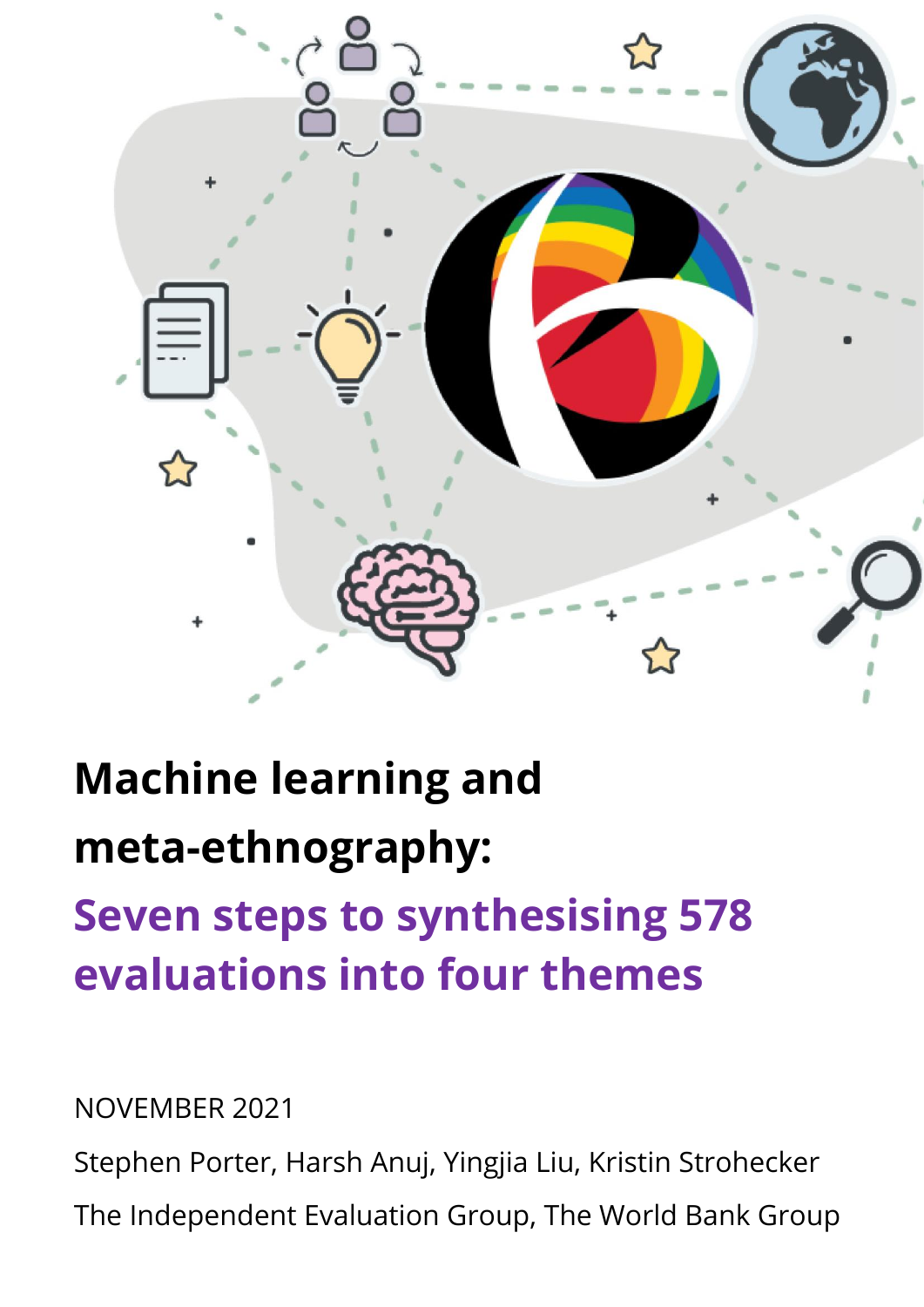#### **About**

This paper is part of the BetterEvaluation Innovation Working Paper series. The series focuses on using innovative methods, processes, and approaches to overcome challenges in monitoring and evaluation.

This paper can be accessed at [www.betterevaluation.org/](https://www.betterevaluation.org/en/resources/machine-learning-and-meta-ethnography) [resources/machine-learning-and](https://www.betterevaluation.org/en/resources/machine-learning-and-meta-ethnography)[meta-ethnography](https://www.betterevaluation.org/en/resources/machine-learning-and-meta-ethnography)

This paper was written by Stephen Porter, Harsh Anuj, Yingjia Liu, Kristin Strohecker (The Independent Evaluation Group, The World Bank Group).

This paper benefited from comments from Alice Macfarlan (BetterEvaluation).

#### **Recommended citation:**

Porter, S., Anuj, H., Liu, Y., Strohecker, K. (2021). 'Machine learning and meta-ethnography: Seven steps to synthesising 578 evaluations into four themes'. BetterEvaluation Innovation Working Paper series.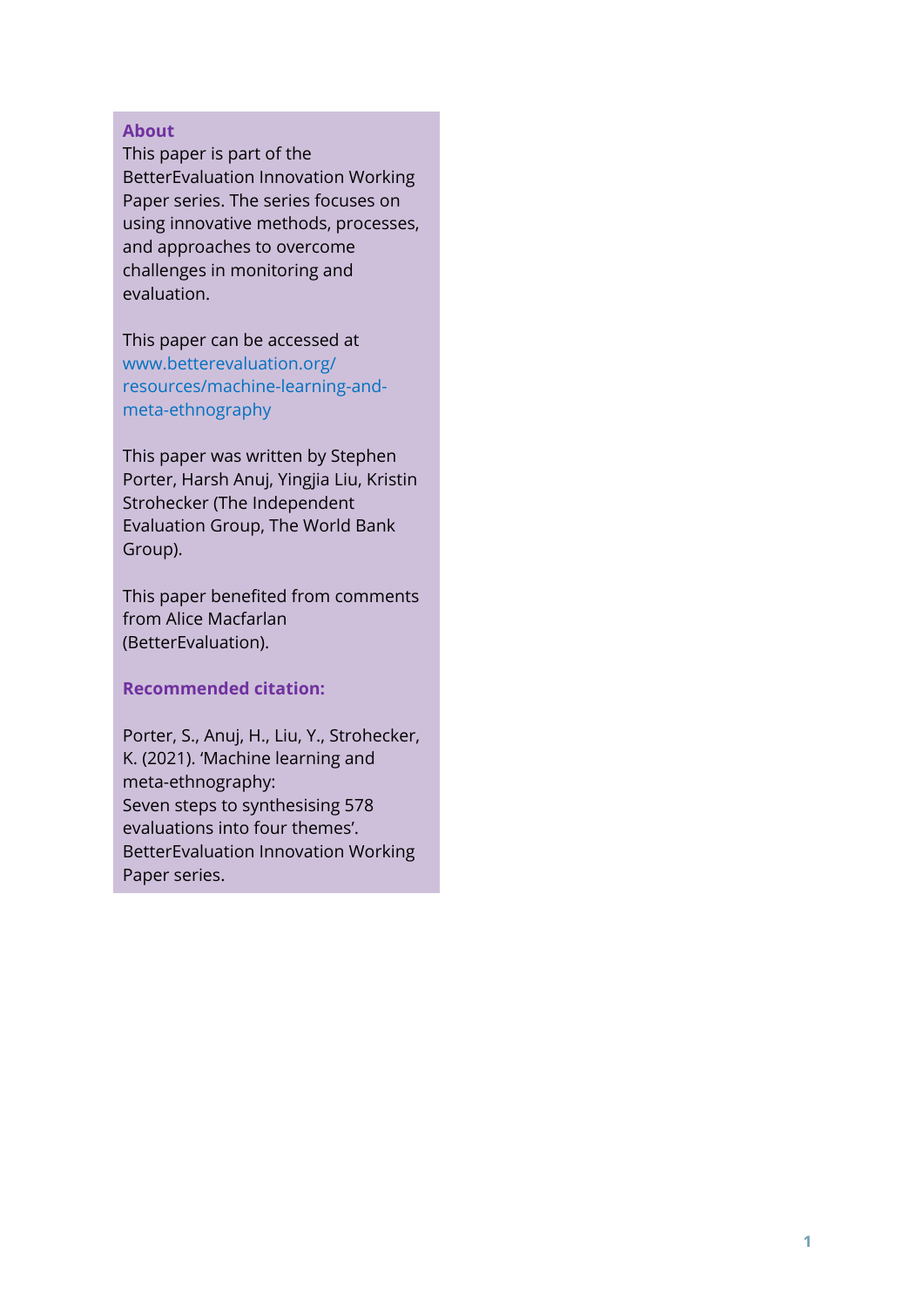## **Introduction**

What would you do if you were asked to rapidly identify practical insights on a development issue based on a potentially vast number of evaluation documents? An Independent Evaluation Group (IEG) team faced with reviewing 578 project evaluations combined evaluation and data science techniques to rapidly analyse and report on four themes related to improving interventions in contexts of migration. A worked example of developing a briefing o[n the major factors](https://ieg.worldbankgroup.org/sites/default/files/Data/Topic/brief_improving-project-performance-in-context-migration_2020.pdf)  [improving project performance in the context of](https://ieg.worldbankgroup.org/sites/default/files/Data/Topic/brief_improving-project-performance-in-context-migration_2020.pdf)  [migration](https://ieg.worldbankgroup.org/sites/default/files/Data/Topic/brief_improving-project-performance-in-context-migration_2020.pdf)

Evaluation often requires some form of synthesis based on documents. Doing this in the World Bank is a challenge, with around 450,000 electronic documents to draw upon. An evaluation of an individual project can require a review of 15 of these documents and be accomplished by a single person. Meanwhile, a focused review of the World Bank's COVID-19 response entails around 1,000 documents, while a more extensive review of lessons from projects in the context of crisis involves potentially over 10,000 documents. Even with a structured process, the multipliers mean that timely review is practically out-of-reach without the assistance of technology.

To solve this challenge, we experimented with combining data science and evaluation techniques, such as text mining, machine learning, and qualitative meta-ethnographic synthesis.

#### **Text-mining**

Text mining works to identify relevant sections of a document by automatically extracting parts of a manuscript, helping to discover new and previously unknown information (Hearst, [2003\)](https://people.ischool.berkeley.edu/~hearst/text-mining.html).

#### **Machine learning**

Machine learning simulates the characteristics of the human brain to structure pieces of text and learn from data, providing a process to rapidly map patterns across many documents [\(Géron, 2019;](https://www.amazon.com/Hands-Machine-Learning-Scikit-Learn-TensorFlow/dp/1491962291) [Rahman, 2020\)](https://link.springer.com/book/10.1007%2F978-981-15-1735-8).

#### **Meta-ethnography**

Meta-ethnography is a technique that has been developed in education and healthcare to produce knowledge through synthesising text from reports in a manner that maintains the structural aspects and inherent conflicts of the context [\(Atkins et al, 2008;](https://www.ncbi.nlm.nih.gov/pmc/articles/PMC2374791/) [France et al](https://bmcmedresmethodol.biomedcentral.com/track/pdf/10.1186/s12874-018-0600-0.pdf)  [2019;](https://bmcmedresmethodol.biomedcentral.com/track/pdf/10.1186/s12874-018-0600-0.pdf) [Nobilt and Hare, 1988\)](https://us.sagepub.com/en-us/nam/meta-ethnography/book2416).

#### **Figure 1: Seven-step synthesis process**

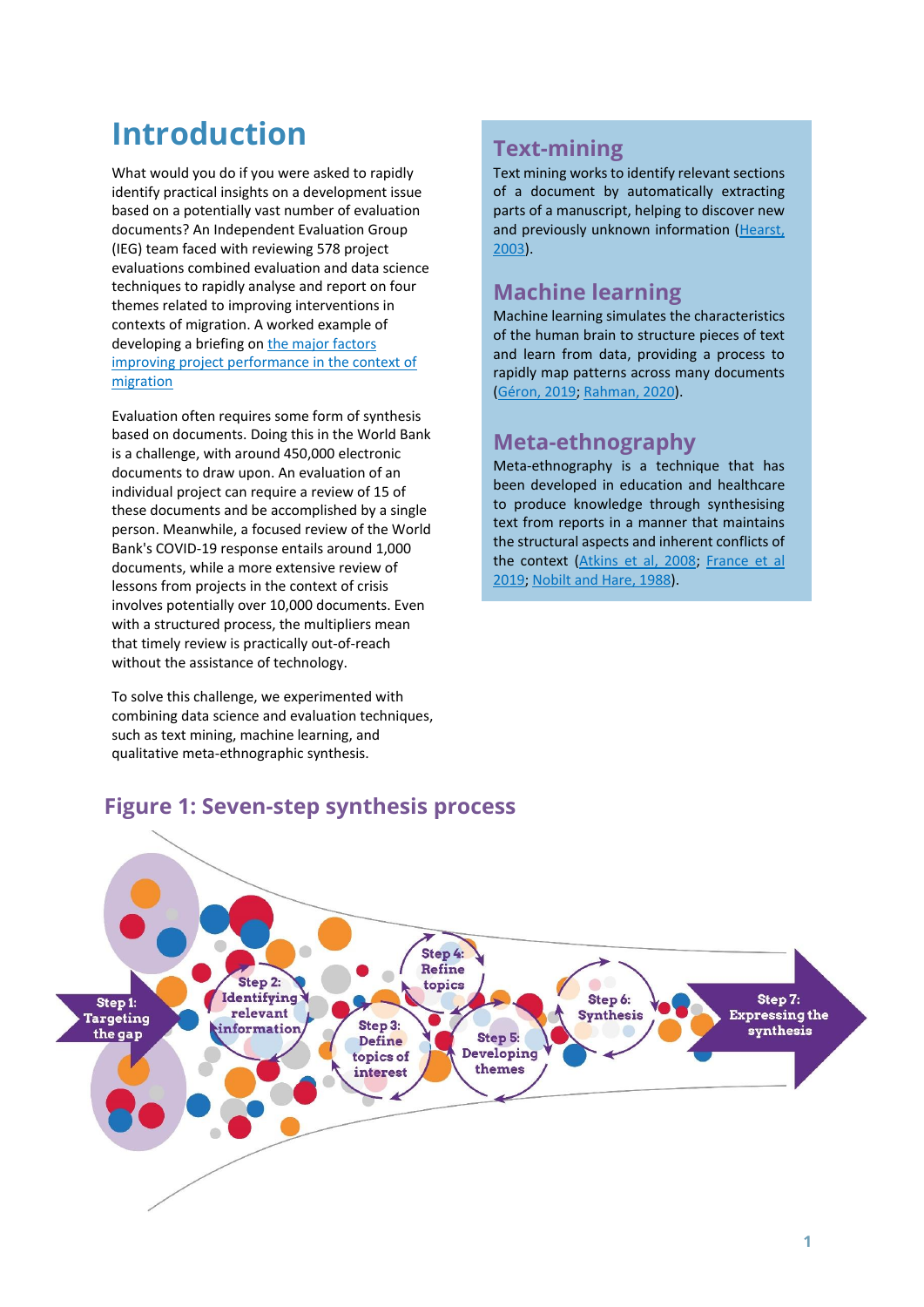#### **Box 1: Key terms used to search for migrationrelevant evaluations**

Asylum, border control, border crossing, border security, credential recognition, crossborder displacement, crossing border, diaspora bond, displace, emigrant, emigration, émigré, expatriate, forced return, foreign guest worker, foreign worker, guest worker, host communit\*, human mobility, IDP, IDPs, illegal aliens, immigrant, immigration, international students, migrant, migration, multiple citizenship, non-resident deposit, overseas foreign worker, overseas guest worker, passport, refugee, remittance, residency permit, transhumance, visa.

## **Providing lessons on improving project performance in the context of migration**

In late September 2020, the management of the Independent Evaluation Group (IEG) of the World Bank was asked to contribute to a technical briefing to the Executive Directors. Specifically, they were asked: **'Are there specific evaluations by IEG on projects related to migration?'**

One way to answer this question would be to poll IEG evaluators and provide a list of evaluations to the Board. However, this approach could easily have missed relevant pieces of work. More so, while the information gathered would have answered the question, it was not particularly useful information by itself.

## **Seven steps in a synthesis**

To help undertake a valid synthesis, we informally adapted the meta-ethnographic process's seven steps (Figure 1) [\(Atkins et al., 2008;](https://www.ncbi.nlm.nih.gov/pmc/articles/PMC2374791/) [France et al.,](https://bmcmedresmethodol.biomedcentral.com/track/pdf/10.1186/s12874-018-0600-0.pdf)  [2019;](https://bmcmedresmethodol.biomedcentral.com/track/pdf/10.1186/s12874-018-0600-0.pdf) [Nobilt and Hare, 1988\)](https://us.sagepub.com/en-us/nam/meta-ethnography/book2416). In each of the steps we sought to identify whether to combine data science and evaluator techniques. Below, we go into more detail about our approach in each step.

#### **Step 1 – Targeting the information gap**

The first step in this process involves defining the key question (or 'information gap') to be explored.

While our initial interpretation was to provide a list of evaluations that referenced migration, it became clear that it would be more helpful to provide insights on performance and factors that can help manage projects that operate in the context of migration, thereby incorporating other concerns of the Board.

To assess these issues requires opening the box of implementation to understand the mechanics of migration that affect performance positively or negatively in the contexts of sending, receiving and transit countries.

Considering the information gap in full, the overall question of the synthesis became:

**What are the major factors improving World Bank project performance in the contexts of migration according to IEG evaluations?** 

#### **Step 2 – Identifying relevant information**

Based on this question, inclusion criteria consisting of keywords, document type and date ranges were developed. Getting these criteria to work well enough can be a lengthy and iterative process. However, this process is essential to identify relevant information from the mass of documents contained in the World Bank.

We selected an existing taxonomy of 37 keywords (box 1 below) developed by the [Global Knowledge](https://www.knomad.org/about-us)  [Partnership on Migration and Development](https://www.knomad.org/about-us) or KNOMAD, which is implemented through a trust fund at the World Bank. Using this existing taxonomy sped up the process, as we could move directly to text extraction. Without an existing taxonomy, this step might include a literature review or expert consultation to define keywords.

Text mining is highly sensitive to the selection of keywords and the pre-processing of text. Failing to identify an important term can mean excluding very relevant information; having too many search terms means working through many unrelated text extracts. Getting the keywords working well involves some trial and error; for example, the keywords used for migration surfaced several examples related to migratory birds and other animals. We used our own code for the text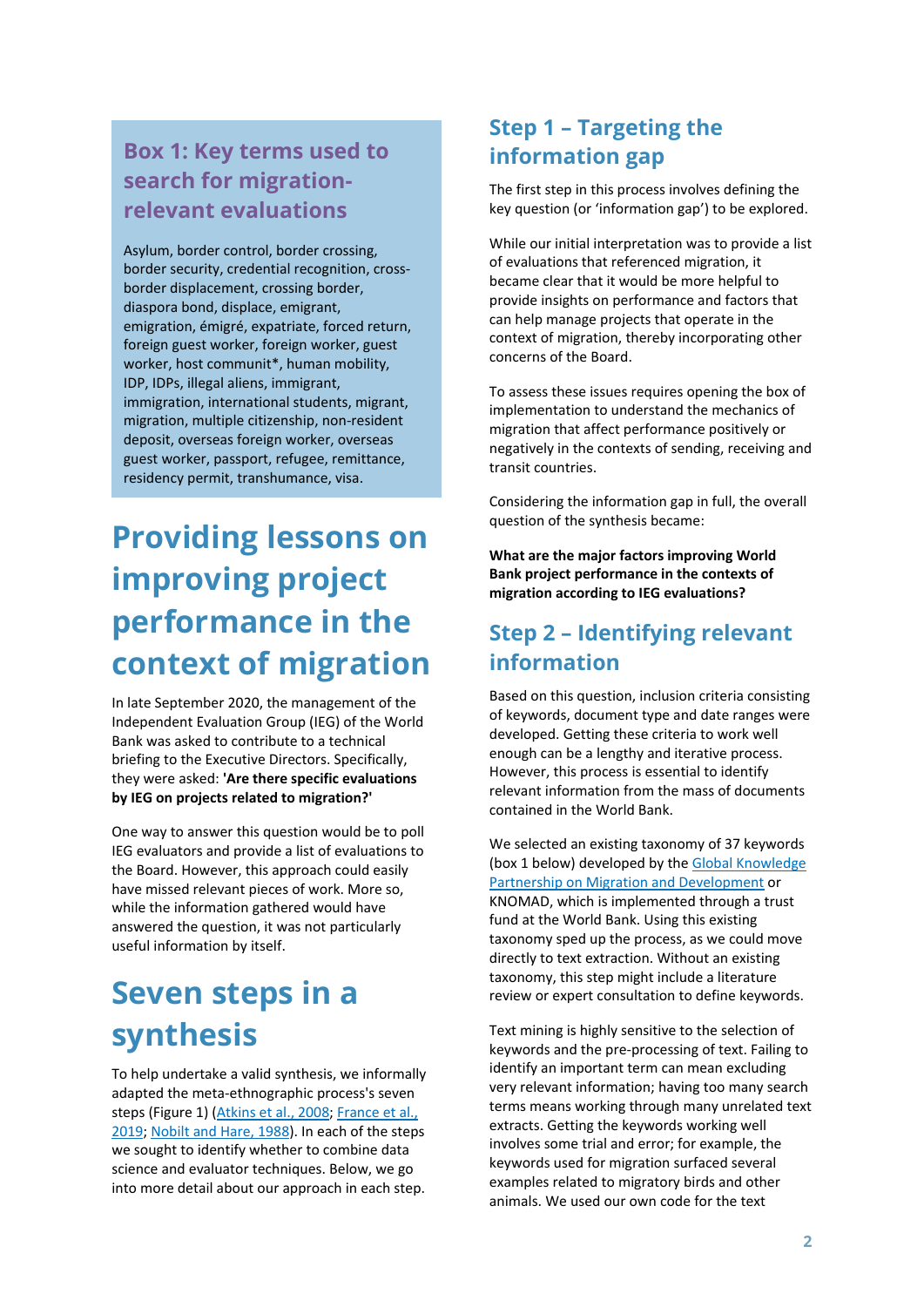mining process of finding keywords and extracting sentences. Based on the types of search results we were getting, we refined our approach to include Boolean search terms<sup>1</sup> to help reduce selection errors. Lengthy processes of transitioning text into a form that our code could read (e.g. xml or csv) were not necessary as the reports we were using had already been prepared through previous efforts.

The selection of the inclusion criteria was also through an iterative process. We settled on including only IEG project evaluations after finding that including IEG reviews of World Bank project completion reports returned too much irrelevant text and jargon to resolve in a reasonable amount of time. Conversely, with the timeframe for inclusion, limiting the criteria to the past five-year period was too limiting, as there were too few project evaluations undertaken in the context of migration. Thus, we settled on a ten-year timeframe.

These limitations provided us with a sample of 578 project evaluations – an amount that would have been impossible for our team to manually review in the time available.

#### **Table 1: Identified topics**

| #              | <b>Topic</b>                        |
|----------------|-------------------------------------|
| 1              | Animal and agricultural migration   |
| $\overline{2}$ | Conflict driven migration           |
| 3              | Deter displacement                  |
| 4              | Food and migration                  |
| 5              | Infrastructure and refugees         |
| 6              | Mining and forestry displacement    |
| 7              | Mitigation of migration             |
| 8              | Monitoring Displacement/migration   |
| 9              | Selecting migrants into the project |
| 10             | Social safety net & migration       |
|                |                                     |

In applying the keywords, we reduced the total number to 123 project evaluations containing migration-related issues, which provided us with 1,197 sets of extracted text. The text extractions were a total of three sentences, with one sentence extracted before and after the sentence with the keyword(s) to assist with interpretation.



#### **Figure 2: LDA mapping and evaluator defined topics**

<sup>1</sup> A Boolean search combines or excludes keywords through operators (for example, AND, NOT, OR) to

help understand how they occur in different combination.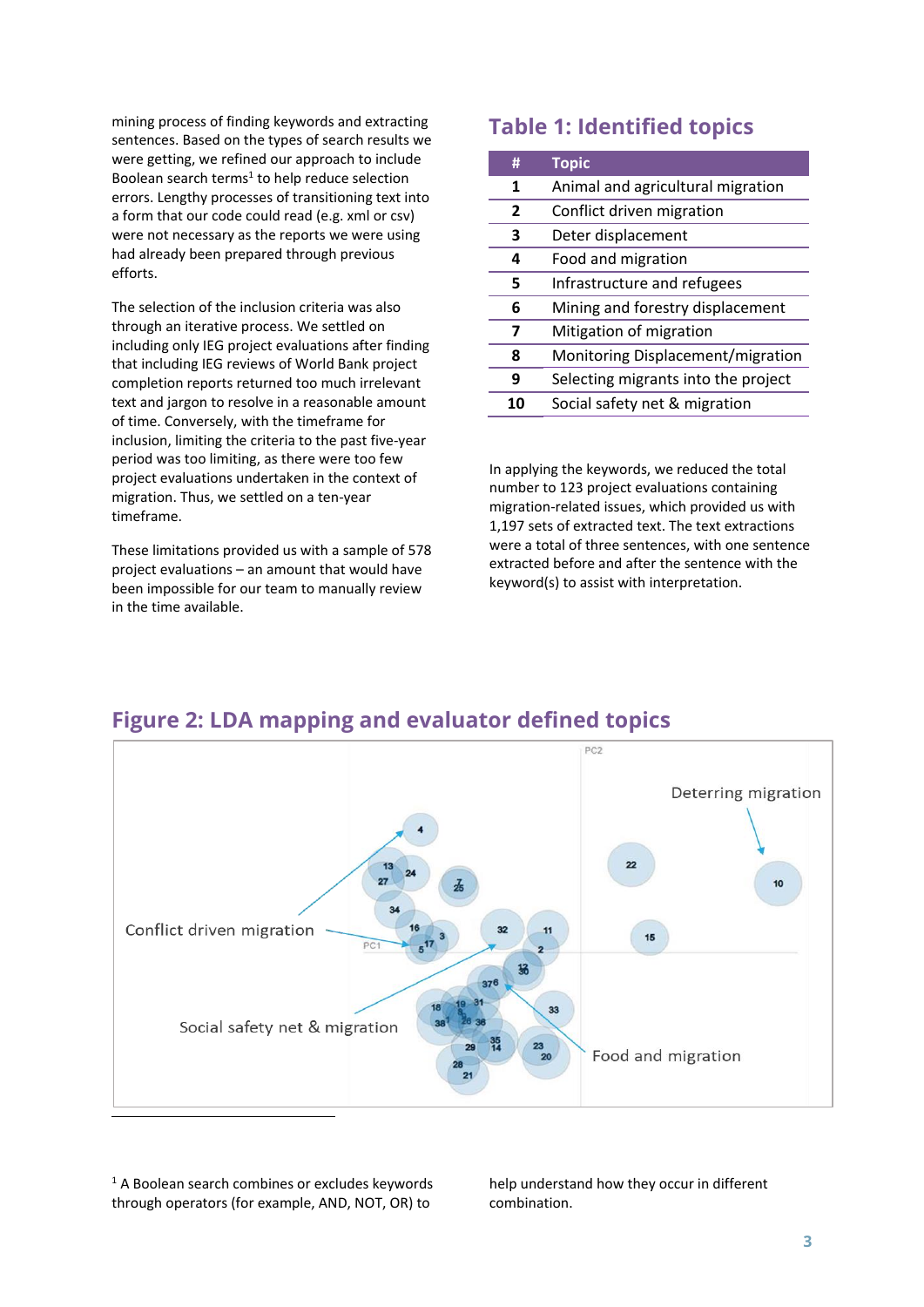#### **Step 3 –Defining topics**

Having extracted the text, we combined machine learning and evaluation methods and processes to identify and refine topics of interest. Table 1 shows the list of topics and Figure 2 shows a mapping of those topics as represented by a machine learning algorithm.

We used a machine-learning algorithm specialised in topic discovery called Latent Dirichlet Allocation (LDA) to review the extracted text. LDA is an unsupervised machine-learning technique that automatically detects underlying topics in a body of text without using prior categorisation. LDA identifies patterns by using probabilities to define associations between text strings. In this way, the LDA provides mathematically correlated topics; however, this still requires the data scientist to tweak the algorithm and create a list of words to ignore. Without this, the LDA can produce topic lists that include administrative jargon and acronyms.

Evaluators then analysed the topics proposed by the LDA in more detail. The LDA provided a twodimensional map of 38 topics (Figure 2). In addition, each topic (listed in Table 1) had 30 defining keywords and text extracts which were scored out of 100 for how well they fit within the topic's definition.

At the start of the review, we worked through the two-dimensional visual mapping to get a first look at the defining words of each topic and their coverage and frequency. To provide names to the topics, we examined the topics to review the associated words and read the text extracts. We counted a topic as relevant if we found a high proportion of coherent text extracts of interest to the question. In instances where only a small number of the extracts related to the question, we tagged the topic as not relevant. This reduced the number of topics, and by extension, evaluations considered important. Through the analysis, we identified 10 relevant topics that emerged within 49 project evaluations.

#### **Box 2: Summary interpretation of Colombia social safety net project**

The project context in regards to migration:

- the challenge in urban areas of a growing number of involuntarily displaced persons from extremely poor families with no access to basic social protection programs.
- The government contributed an additional US\$68 million to fund the expansion for the involuntarily displaced.
- Increasing numbers of people from conflict areas were displaced to urban areas creating new demands for the social safety net. Some 423 000 persons were displaced in 2002 alone and the accumulated number of displaced individuals from 2000 to 2005 reached 1.6 million. The displaced tended to be poor and moved mainly into medium and large municipalities.

The government executive branch not only had the pressure of humanitarian organisation and public opinion but a ruling from the Constitutional Court ordering humanitarian assistance to the displaced population as well.

Results of project were not disaggregated by displaced persons and included: Short-term education, nutrition, health and food intake indicators improved for program beneficiaries. Similar findings were reported for medium-term indicators of educational outcomes: high school completion rates increased by 4-8 percentage points for beneficiaries compared to non-beneficiaries.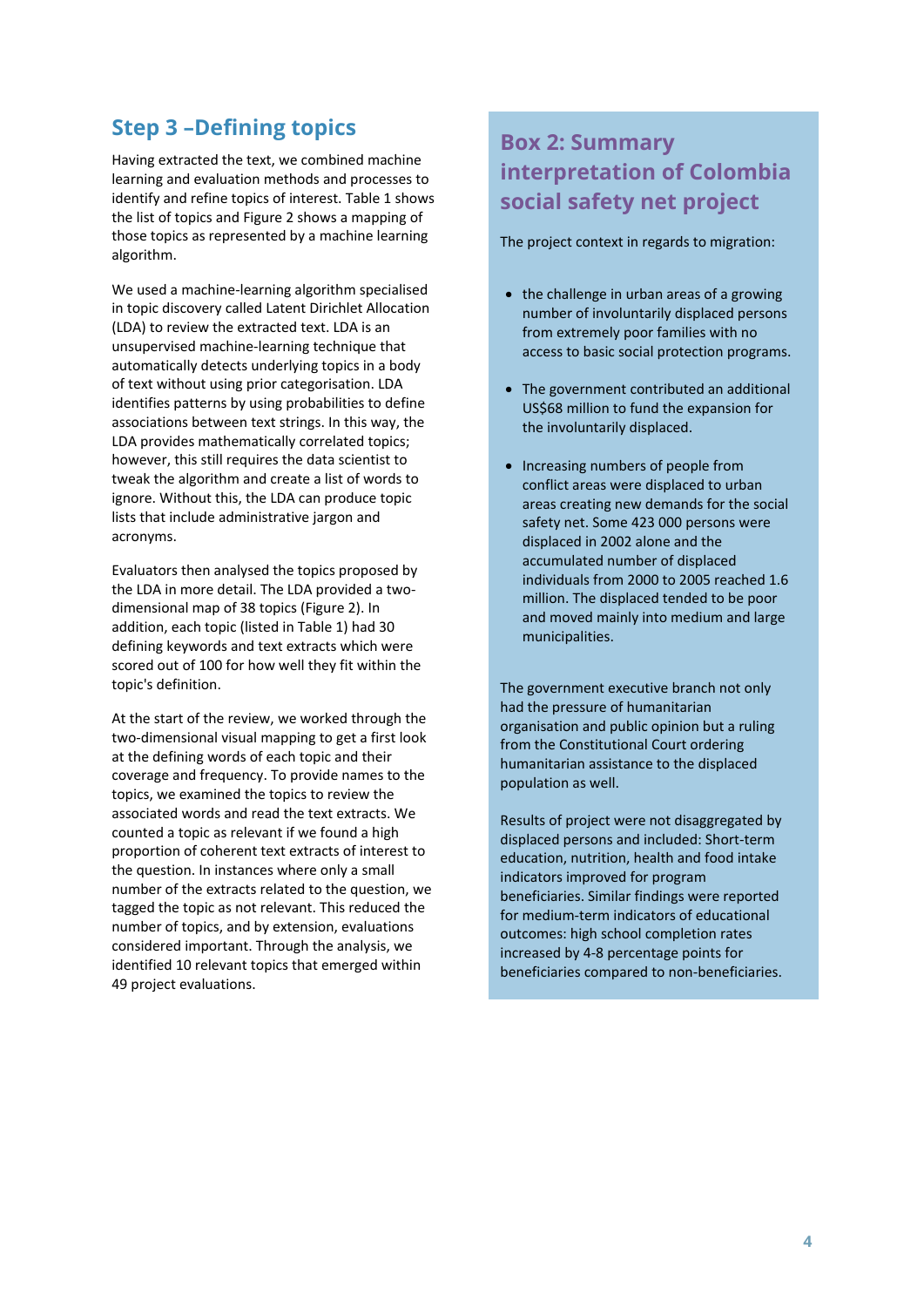#### **Step 4 – Refining topics**

To refine the topics, the evaluator developed a written interpretation of each topic and listed their main elements based upon an in-depth reading of the relevant text. In this step, the text reviewed was expanded from just the sentence extracts to entire paragraphs and sub-sections of the evaluation. In this project, the interpretation and write-up unfolded iteratively between multiple files and communications through three main activities described below.

First, to deepen the description of the topics, we sought to identify project evaluations likely to yield the richest insights on how World Bank project performance improved in the contexts of migration. To do this, we applied text mining to extract whole paragraphs from the remaining 49 evaluations using the migration keywords, providing 259 paragraphs. To focus the analysis, we ranked the evaluations by the number of extracted paragraphs. Reviewing these, we found that evaluations needed three or more paragraphs with keywords relating to migration to provide insight. Any less and migration tended to be a peripheral issue. This process led to the inclusion of 15 project evaluations. Should a larger number of evaluations have been included, we would have needed to modify our approach to coding to count the quantity of issues that arose, rather than indepth qualitative analysis.Second, the paragraphs related to migration were read within the setting of the full evaluation report. We summarised the migration issue in each paragraph and read each evaluation's context, efficacy, and lessons sections. Targeting these sub-sections helped give an overall picture of the intervention, how it related to migration, what was achieved, and the challenges. The report formats had been kept consistent over the last 20 years, which made this review easier. An example summary interpretation of an evaluation is provided in Box 2.

Third, a colleague who had worked on evaluations on conflict and migration provided a sounding board for the emerging interpretations and advice on any non-project evaluations for review. This led to three additional thematic evaluations identified by our colleague also included in the review. Through reading, interpretation and exchange, rich descriptions emerged on the topics of conflictdriven migration, mitigating migration, food and migration and social safety nets and migration. The other topics, such as mining and forestry displacement, were more challenging to elaborate on as their issues were not well described across the evaluations.

#### **Step 5 – Developing themes**

A theme seeks to capture an issue common to several topics. To develop themes related to project performance in the context of migrations, the descriptions of topics were juxtaposed to identify shared issues. Then, the underlying text was analysed again to understand how the shared themes arose.

A limited range of issues that affected performance started to emerge that could be connected across the topics. The strength of the themes was reinforced when examples of both positive and negative performance arose within the text. For example, the targeting of groups affected by migration had been undertaken successfully and unsuccessfully in evaluations of social safety nets projects. Similarly, studies with content on both deterring displacement and food and migration found that a key issue in determining projects' performance was the development of the capacity of actors to engage in migration.

The extracted paragraphs were iteratively categorised to the emerging issues, with written interpretations of themes exchanged within the team. As the themes developed, the original studies were reread twice to ensure that the context of sending, receiving and transit countries were considered. The thematic evaluations that had been included based on expert advice had no extracted text to work with; therefore, these were reviewed through word and index searches. Consultation with our colleagues with expertise in

#### **Box 3: Four themes that affect the performance of projects in the context of migration**

- 1. Performance improves by targeting specific subgroups, locations, and time horizons.
- 2. Ongoing capacity development is needed to address migration.
- 3. Granular analysis serves as a basis for a coherent response.
- 4. The World Bank's support to coordination works well when based on comparative advantage.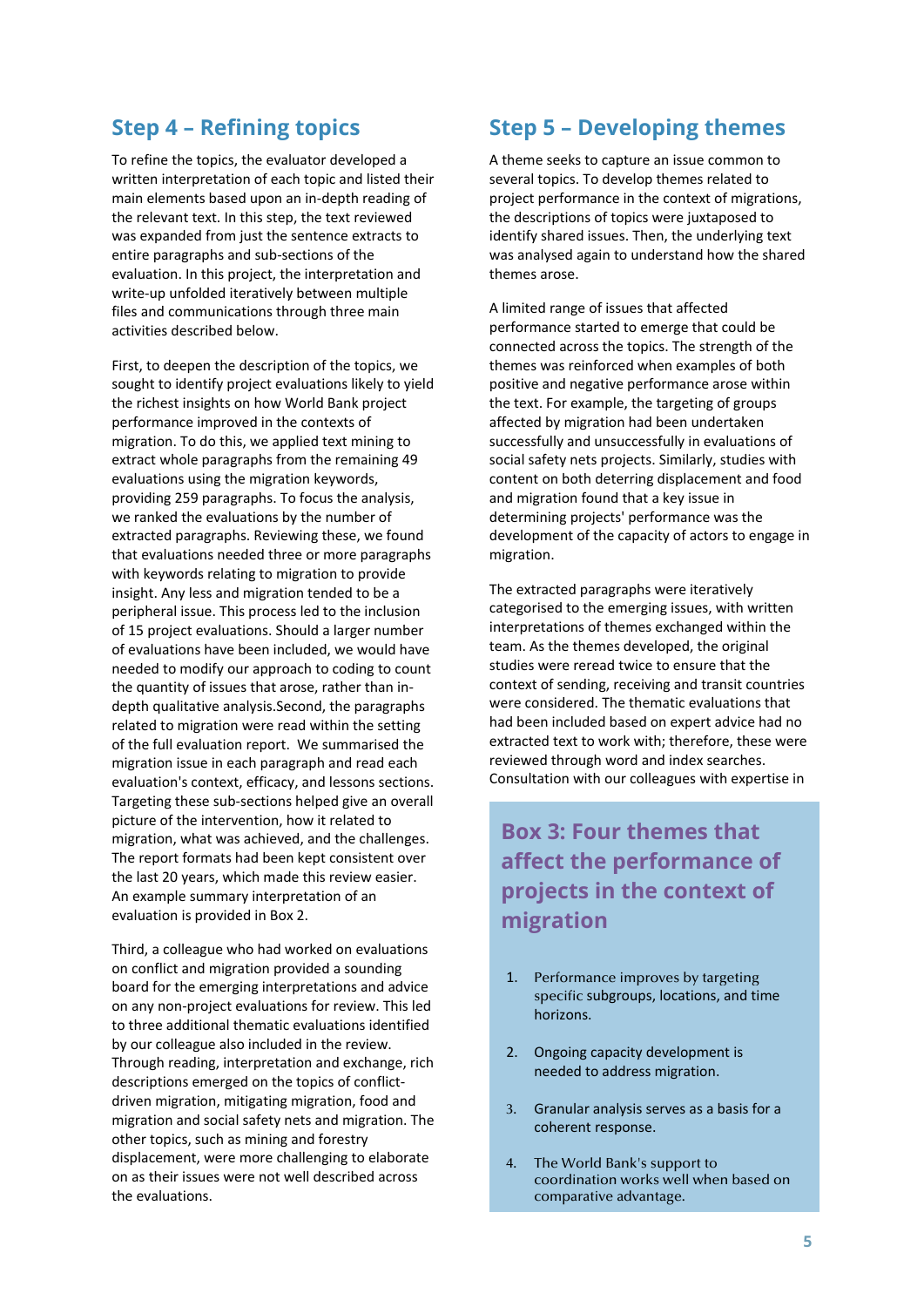migration helped to sense-check and suggested alternative interpretations. For example, while initially three themes were proposed, these were expanded to four by splitting capacity and coordination issues into their own themes. In this step, no data science techniques were applied, with the process drawing entirely upon the metaethnography approach.

The review identified that the performance of World Bank interventions operating in contexts of migration can be enhanced by paying attention to four themes. At this stage, the themes were quite rough. These were represented within a series of tables with assigned categories ground in the text;

#### **Box 4: Description of targeting specific subgroups, locations, and time horizons**

**Subgroups** – In contexts of migration, interventions should target differentiated groups based on categories such as migrants and nonmigrants, gender, ethnicity, and rural and urban spaces. For example, the Social Safety Net evaluation in Colombia identified that further efforts were needed to target interventions that "glue" displaced and local communities together to improve project performance (World Bank 2018c).

**Location** – Different evaluations highlighted that economic geographies need consideration in targeting migration. For instance, IEG's case studies from the rural nonfarm economy evaluation found that the World Bank often lacked a spatially orientated approach to the rural economy and needed to incorporate understanding of migration and remittance patterns in rural development interventions (World Bank 2017). Further, IEG's urban resilience evaluation highlights that identifying the spatial dimensions of migration helps identify risks and opportunities (World Bank 2019a).

**Time Horizon** – Targeting also has a time dimension. Separate paragraphs from evaluations in Azerbaijan, the Central African Republic, Haiti, and Lebanon reinforced that interventions often target either emergency or long-term responses to migration and that the failure to link the two can entrench poor economic outcomes (World Bank 2018a, 2018b, 2019b, and 2019d).

they still needed to be more finely shaped and potentially coalesced. These four themes are not comprehensive and represent the understanding that emerged from the reviewed evaluations.

#### **Step 6 – Synthesis**

To produce a synthesis, we further elaborated the themes and identified whether an overarching hypothesis about project performance in the context of migration could be articulated. The synthesis was conducted by the evaluators in the team, with ongoing exchanges with colleagues to draw out tacit knowledge. The output was reviewed by a series of managers who validated the synthesis.

In developing the synthesis, we described evidence from all 15 project evaluations and 3 thematic evaluations. The themes were articulated to present the evidence of factors that enhanced or decreased performance.

Although the meta-ethnographic process encourages attempts to combine texts to generate overarching hypotheses, this was out-of-reach in this case. The evidence did not describe how the different themes interacted, a limitation of the brief project evaluations that do not contain elaborated descriptions of observations or interviews. Consequently, the final synthesis was reciprocal; it contained mutually supportive evidence that identified issues that positively or negatively affected the performance of interventions.

At the end of this process, each of the four themes was fully described. Box 4 provides an example of these descriptions for the theme of "targeting".

#### **Step 7 – Expressing the synthesis**

We used an accessible briefing paper to present the elaborated themes to the management and executive directors of the World Bank[. It contained](https://ieg.worldbankgroup.org/sites/default/files/Data/Topic/brief_improving-project-performance-in-context-migration_2020.pdf)  [six pages of content, a table listing the evaluations,](https://ieg.worldbankgroup.org/sites/default/files/Data/Topic/brief_improving-project-performance-in-context-migration_2020.pdf)  [and a list of references.](https://ieg.worldbankgroup.org/sites/default/files/Data/Topic/brief_improving-project-performance-in-context-migration_2020.pdf)

Providing a brief, rather than a presentation, panel debate or longer paper, was appropriate as it could be read and referenced as an accompaniment to the board briefing. It was potentially accessible to a broader audience following the briefing. This was the first of this kind of brief and was incorporated into the Board Brief and was reportedly used by World Bank management to review projects.